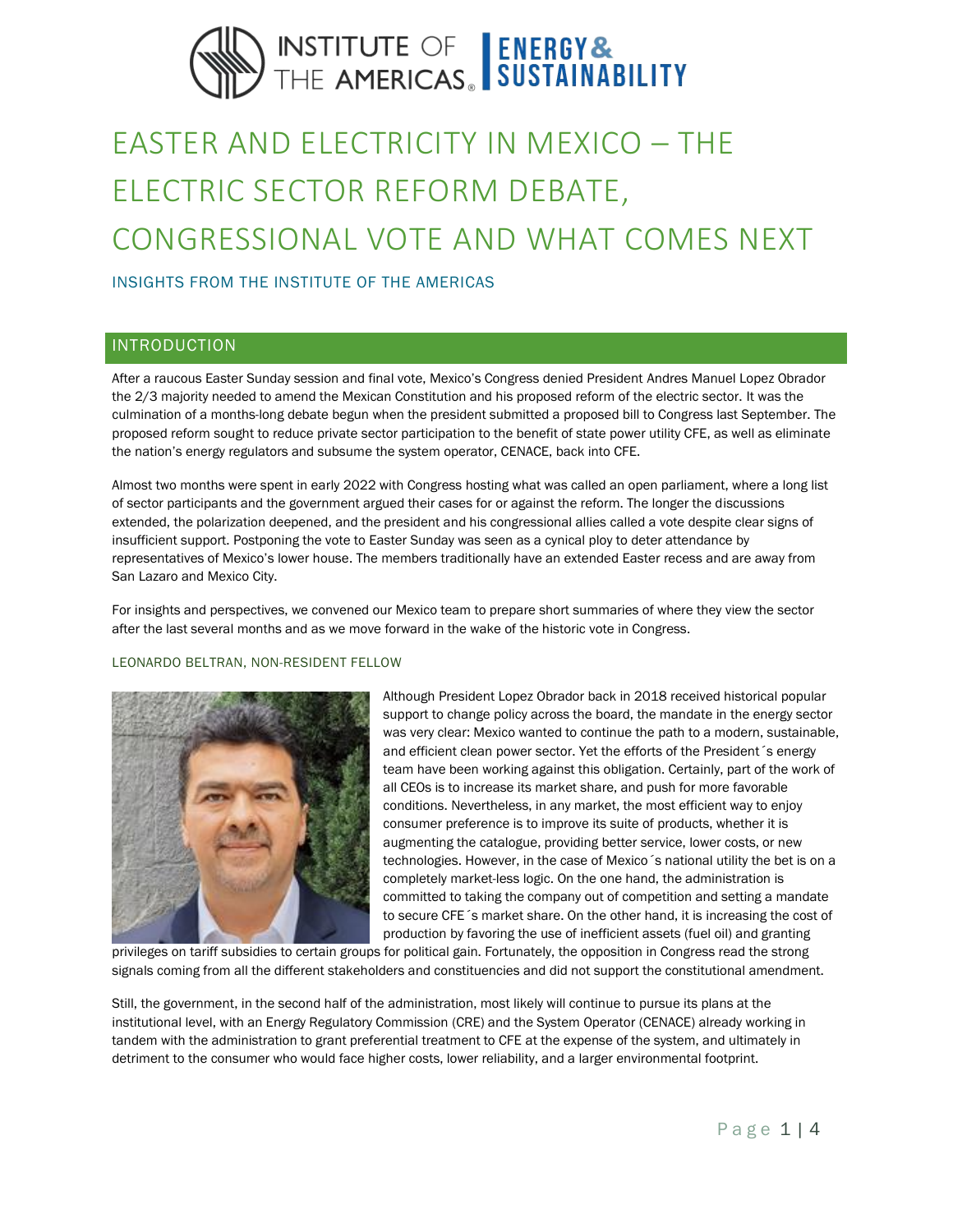#### FRANCISCO XAVIER SALAZAR, NON-RESIDENT FELLOW



Where do we stand after last Sunday? It is worth recounting what has happened in the energy sector since this administration began.

During the final part of his campaign, Andres Manuel Lopez Obrador assured that he would not seek to reverse the energy reform. In fact, at the beginning of his six-year term, he declared that there would be no legal changes, at least in the first half of his term. And indeed, it started like this: his intervention in the sector in the beginning was only through changes in energy policy and regulation (after taking control of the once-independent regulator). But as these changes were contrary to the legal framework when the industry began to challenge them in the courts the judges froze them.

After two years of failed efforts to change the regulations to favor CFE, the president made the decision to break his promise and proceeded to change

the Electricity Industry Act. However, most of changes went against the Constitution, which resulted, among other things, in the judges once again granting suspensions, and the opposition in the Senate presenting a "nullity" trial before the Supreme Court of Justice. The president then sought to expedite the constitutional reform initiative in Congress.

Naturally this was difficult to achieve after the results of the 2021 midterm election when he lost the qualified majority in the Chamber of Deputies. However, he wanted to take the risk and tried to break the opposition in various ways. Even if he did not succeed, he knew that the mere discussion of the issue would become a populist political campaign issue where the private sector was presented as a public enemy.

The PRI had requested that the vote on the constitutional amendment not take place until after the next elections. The speculation in this regard is that there was a negotiation in which if they won, some states would grant him the votes that the president required to reform the Constitution. However, when the president felt confident to avoid declaring the electricity law unconstitutional in court, he considered that he no longer needed the reform. It is for this reason that in a matter of weeks the vote in the Chamber of Deputies accelerated.

Indeed, President Lopez Obrador got the four votes he needed in court to avoid a declaration of unconstitutionality. In these circumstances he knows that the litigation will continue and that, in the meantime, he will be able to continue controlling the sector. It is for this reason that although last Sunday's result is excellent news because it has prevented a radical change in the industry, deep down things have not changed much: CRE, CFE and SENER will continue to hinder the development of private investment in the industry.

Clearly, this will deepen the problems of the sector: the lack of energy, insufficient transmission, the delay in the energy transition and, paradoxically, the deterioration of CFE. This implies that the next administration will have to make a radical turn and make up for lost time. Otherwise, the size of the crisis will be unsustainable.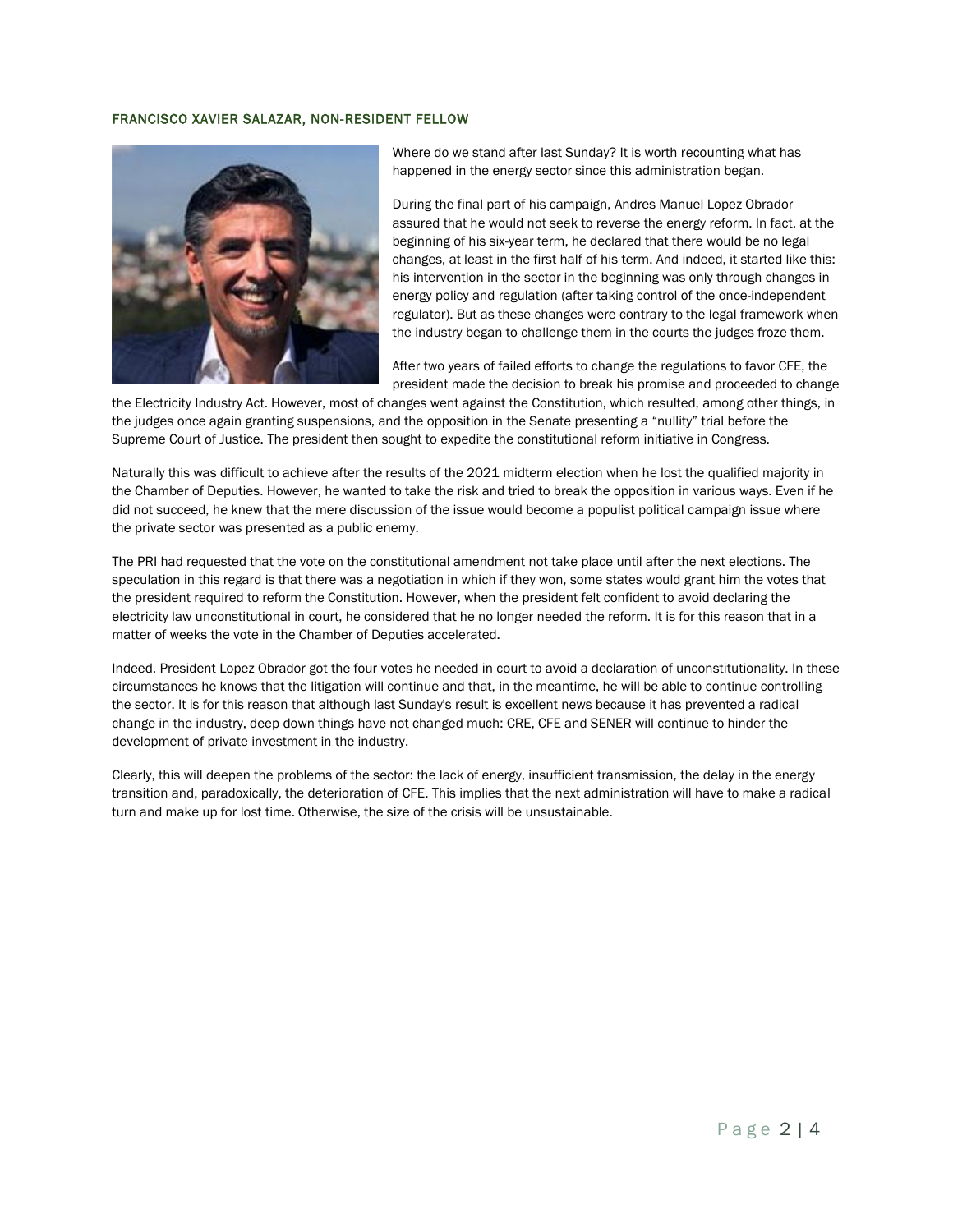#### CHRIS SLADEN, NON-RESIDENT FELLOW



In some ways, this was a defeat snatched from the jaws of victory. Just a few days after the President had won a resounding victory in a recall referendum which he had created, the President then lost a key vote for one of his flagship reforms. It is a noteworthy high-profile loss but is unlikely to have any impact on his popularity. The President, showing his mastery of politics, immediately shifted the energy conversation to his plans for lithium. Meanwhile, the President retains full control over the energy sector through his control of the energy regulators, through his ministries, and his direct appointments of the CEOs for both PEMEX and CFE, and many of their subsidiaries. Having so much control, particularly of the regulators, the President can simply use the regulators to block, slow and frustrate private investors in the electricity sector to the favor of CFE. This is a similar situation to that which has developed in the

downstream fuels supply and fuels retailing sectors, with permits for private investors being denied, ignored or processed very slowly. Investors will need enormous patience should they wish to go it alone in the energy sector without either CFE or PEMEX.

#### CECILIA AGUILLON, DIRECTOR, ENERGY TRANSITION INITIATIVE



The rejection of AMLO´s electricity reform by the Mexican Congress on Easter Sunday may not change the current situation of the power market in the country. Large-scale renewable energy development will likely continue to stall as AMLO could discourage market growth using regulatory changes. Thus, new clean energy auctions will most certainly be absent through the rest of the current administration.

The distributed generation (DG) markets will likely continue to grow in the residential and commercial sectors. DG markets have proven to be resilient so far, particularly in the residential and commercial sector. However, uncertainty will continue to slow down renewable projects for heavy industry sectors. Unless the government sends clear signals that large qualified users of energy can count on uninterrupted contracts for clean electricity, industrial companies will have a

hard time meeting their decarbonization goals.

Representatives of the primary and secondary sectors in Mexico made it clear to members of Congress at a forum organized by the Commission of Economy, Commerce, and Competitivity on March 30 that industrial users require a power market that is clean and competitive. Global industries are committing to decarbonize their supply chains. Sending a signal that the industrial sector can use clean energy to power its factories could attract investments through the nearshoring efforts underway in North America. However, should AMLO persist on undermining clean energy markets through regulations, Mexico will miss the opportunity to further attract high-tech manufacturing. In addition, Mexico´s power sector will continue to move backwards as the world accelerates its uptake of low-cost renewable electricity.